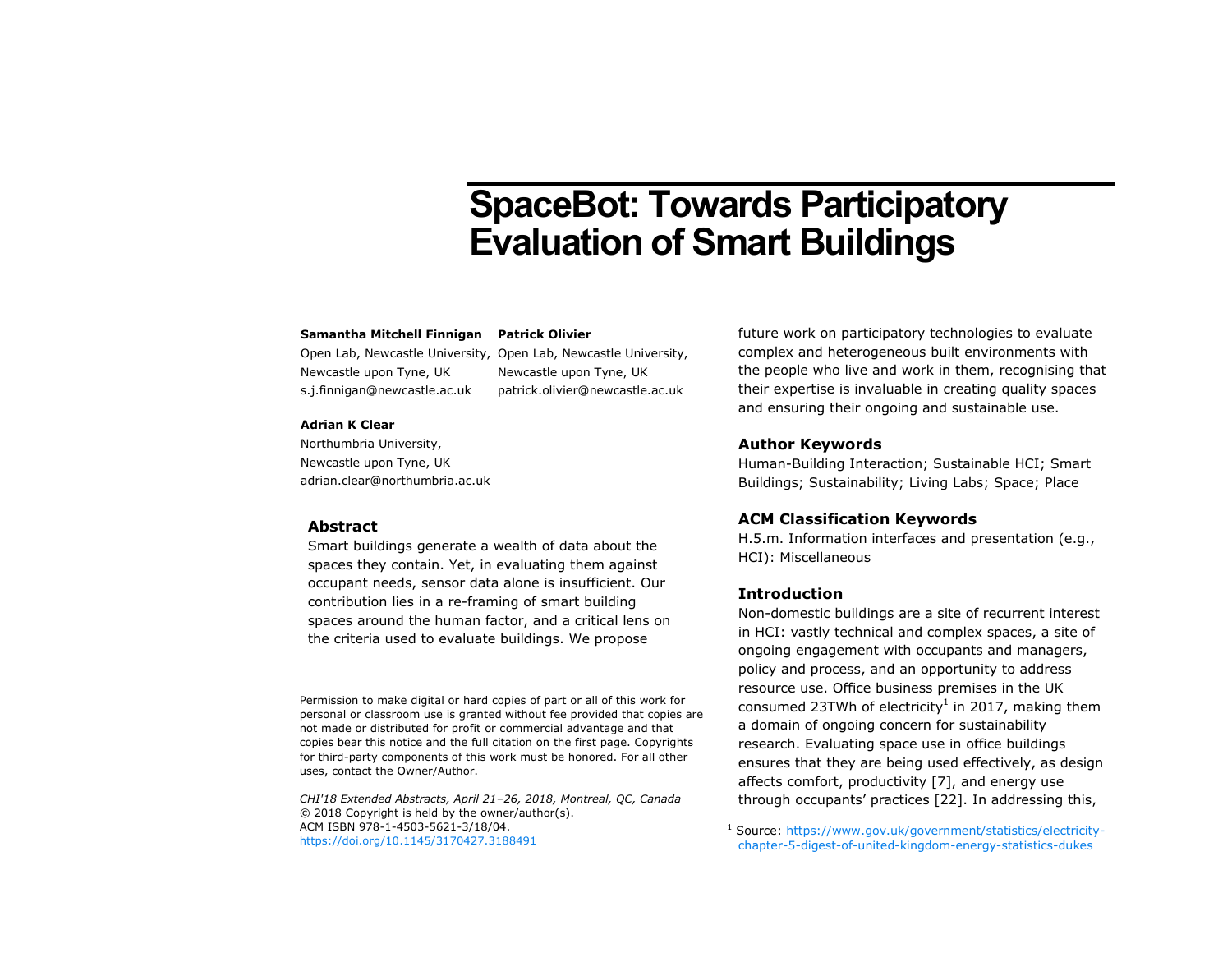

**Figure 1: Pre-occupancy artist's** impression of the Urban Sciences Building (USB) at Newcastle University. Image (cropped) © Hawkins\Brown Architects

we bring together multiple threads of thought in HCI across Human-Building Interaction (HBI), Sustainable HCI (SHCI), and place-making. As Alavi et al. [1] state in their CHI2016 HBI workshop, the ways in which we interact with buildings are changing as a result of their ongoing technological enablement, and that buildings "*should be designed and nurtured in a dialogue with their users at the individual as well as social levels."*  Our work contributes to this agenda by seeking to understand the roles of data and the individual in the design, management and evaluation of smart buildings.

Modern non-domestic buildings often include highly granular data collection capability via their Building Management Systems [3]. However, building managers have difficulty engaging occupants in processes of ongoing feedback [7,20], as communication occurs only when discomfort results in a complaint. This project aims to explore the complexities of space within a "smart" office building, examining how HCI might support participation in its ongoing re-configuration and management. Leveraging understandings of space and place developed in prior literature [8,10,18,19], our orientation foregrounds occupants and their practices. Through dialogue and appropriation of the space in different ways, spaces go through an ongoing process of recreation by occupants. Therefore, approaches to evaluation are required that go beyond e.g., optimising resource use or meeting design specifications. The meaning of the quality and sustainability of a space are dynamic and cannot be disconnected from occupants' experiences and perceptions of it.

The newly constructed Urban Sciences Building (USB) at Newcastle University (Figure 1) is a "*living lab*" for sustainability research (Figure 2), and is the site of

investigation for this work. Its occupants are diverse: office workers (academic and admin staff) and students. We have found in our initial work that occupants are framed as "users" of the space, as opposed to co-creators. We argue that this disengages them from re-configurations and re-negotiations of it, and could encourage unsustainable adaptive actions (e.g. to thermal climate [7]). Our investigation has focused on the provision of amenities for students: engaging with senior staff to understand existing processes, what can be changed, and what cannot. We develop design sensitivities for how this data might be used as part of sensor-driven services positioned to building occupants, and to facilities managers for evaluation of the building's sustainable architectural design and the auditing of future space usage policy.

#### **Related Work**

In the literature, built environment data has been leveraged to improve management of the buildings in a number of ways. The first is in control applications where inefficiencies are optimised to enable more sustainable use of resources. For example, machine learning may be performed on data sets including *occupancy* [17] to achieve energy savings in heating or lighting usage. Modern building management systems (BMS) are well developed for this purpose. However, these are highly complex systems that can be difficult to adapt [3]. In older buildings without modern BMS, lightweight retrofittable sensor systems [20] can provide a fall-back method for data gathering. Such data can be used for formalised audits of buildings [20] and providing recommendations and advice [11].

A second approach attempts to influence what people do in the built environment through *eco-feedback*. The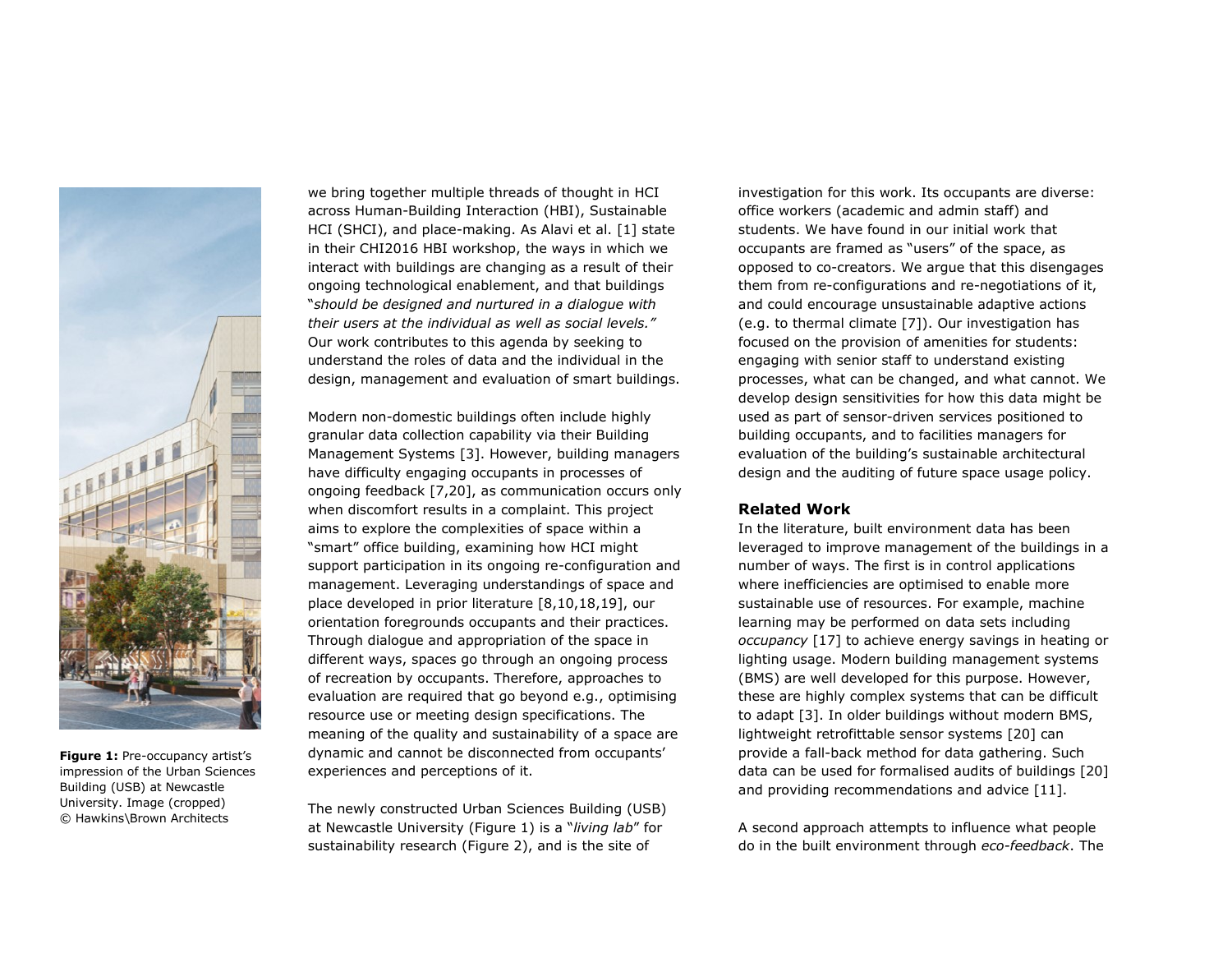## **Urban Sciences Building Newcastle University** Level  $G$  1 2 3 4 5 6 R **Floor 2: Room 2 015**  $CO<sub>2</sub>$  400.00 ppm Room Temperature 21.40 °C Actual Cooling Set point 23.00 °C Cooling Set Point 23.00 °C ccupied ting Set Point 21.00 °C 1.00 °C **Mode Input** 1.00 tual Heating Set point 20.00 °C 422.40 ver Level 0.00 % Sensor Yes 32.00 %  $0.00%$ led Water Valve 29.41 % Cooling Valve Position 0.00 %

**Figure 2:** A screenshot from a spatial visualisation created using data [15] from the Urban Observatory, Newcastle University. For more information, please see: <http://urbanobservatory.ac.uk/>

site for this is often domestic, with participants being encouraged to take energy-saving actions through e.g. eco-feedback displays [12] or nudging awarenessraising of environmental impact [16]. Interventions in this domain are criticised for not accounting for novelty effects [4], and for framing sustainability as an issue of personal choice for rational actors [23]. This approach is problematic as such studies assume that human actors are able to make (and sustain) rational decisions about minimising energy use.

Finally, recent work has examined re-framings of resource use in the built environment. Adaptive thermal comfort [21] posits that space heating can be more sustainable by regulating environments less uniformly and encouraging occupant interaction. Clear et al. [6] replaced temperature set-points with an approach more closely aligned with occupant experience, using sensor data to control heating in ways that encourage active "achievement" of comfort by occupants. In the office context, interactive systems and data open up ways for occupants to participate in comfort management processes, which the heating and cooling and Facilities Management industries have largely designed them out of [5,7]. Automation (particularly in smart buildings) decreases occupant agency, but approaches that bring different stakeholders into the loop can address this.

These approaches take perspectives on improving smart buildings and spaces that either focus on building infrastructures and resources (e.g. energy), or services (e.g. thermal comfort). Definitions of the quality and sustainability of spaces are often much broader than this, not clear-cut, and dynamic. In the following section we draw on theories of space and place to try to grapple with these properties and to reconceptualise

what evaluation and management might mean from this perspective, and how it could be achieved.

#### *Space and Place*

HCI researchers have drawn on understandings of space and place developed by geographers and philosophers over the past 30 years [8]. McCarthy and Wright [19], for instance, conceptualise places as dialogue, being necessarily a site of flux that should not be viewed as static—and this may be especially true for technologically enabled places. Massey [18] reveals a complex interplay of power, politics and people in her conceptualisation of place. She presents place as highly heterogeneous, perceived differently through differing gender, social position, race, inequality and so on: having different meanings and nuances which become apparent depending on the viewpoint of the individual. Understanding places as being continuously created by those who inhabit them, Massey notes that "*places are processes, too*". Of considerable influence within HCI itself is Harrison & Dourish's [13] development of these notions in relation to CSCW technologies. Yet, as both space and place are created as "*products of social practice, albeit different systems of practice,*" Dourish [10] argues against the dualism inherent in separating the two concepts. A more formalised approach, *space syntax* [14], describes physical spaces in terms of both their topology and the sociological constraints which dictate their design and use.

Drawing on these conceptualisations, taking a spacebased approach to the evaluation and management of sustainable buildings involves accounting for (i) multiple perspectives and viewpoints [18], (ii) the dialogue or negotiation of all stakeholders involved in its construction [19], which might take place through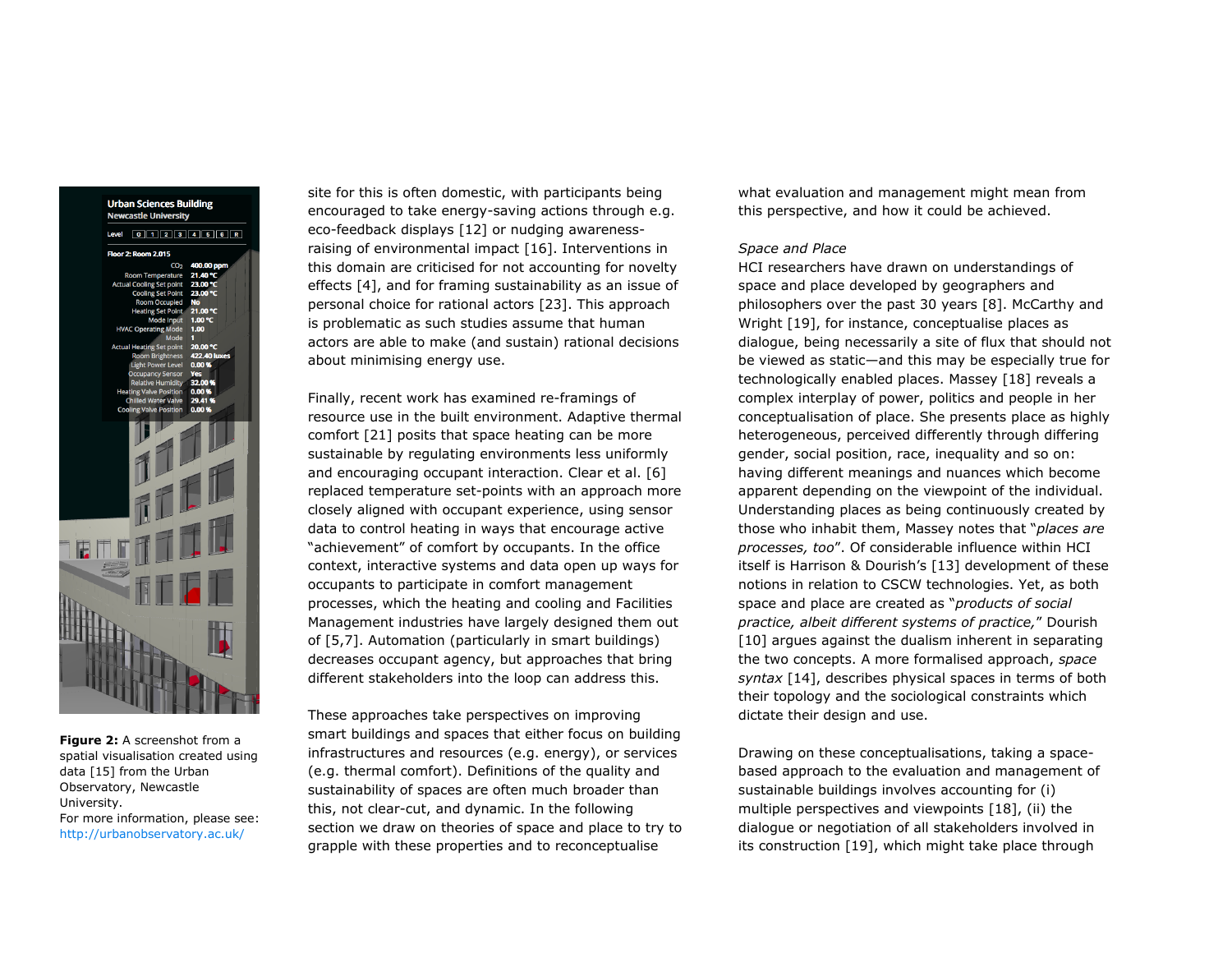

## **NCL Estates Team** @NUEstates Newcastle University. Estate

Support Service. Delivering an outstanding estate.

© Newcastle Upon Tyne, England  $\mathcal{S}$  ncl.ac.uk/estates/

**Figure 3:** Existing engagement of the estates management team with students and staff oncampus via Twitter

Preliminary staff interviews were undertaken with: a) a senior professor in the department;

b) a departmental manager; c) a building manager and; d) a senior manager in the Estates Support Service. All were involved from an early stage in the design of the building, and were anticipated to have particular expectations of its modes of use (as a building and as a living lab) as a result.

the performance of practices [13], and (iii) the ongoing nature of this of this process [18,19]. We see this as highlighting a gap in the *everyday* elicitation of accounts from occupants of what spaces are for and how they are experienced, and support for the negotiation of this in ways that are inclusive for all stakeholders. Clear et al. [7] investigated how sensor data can serve as a platform for achieving some of these properties in relation to workplace thermal comfort. However, in this work in the context of smart sustainable buildings and the continuous creation of space [18], we take a step back and ask how interactive systems might also enable building occupants to participate in defining the very terms under which spaces should be evaluated.

## **Methodology**

Smart buildings create huge amounts of data, but there is a challenge in how this data can be made accessible and usable by building occupants [7], and a question in the ways this data is used to determine use of the building's spaces. The building we focus on is a "living lab", a concept in this instance predicated on the idea that collecting more data, and giving researchers access to that data, will allow policy makers and building managers to make better decisions through collaboration. The importance of work which focuses on how to use buildings more sustainably cannot be understated, but what do we *mean* in managing *this* space more sustainably? One metric for measuring and quantifying this might be utilisation: having built the spaces, ensuring that they are suitable for use according to the perceived requirements of inhabitants.

Open-plan spaces for student study are available for use during gaps in the teaching schedule. These spaces

are interesting to look at as a case-study as they are highly reconfigurable, a possible site of intervention. Preliminary semi-structured interviews were undertaken with four key staff stakeholders, with the thematic analysis of the interview corpus currently ongoing. Our motivation was to find out how staff conceptualise building space and its evaluation, and generate understandings of which aspects of building use should be addressed by our study. Ongoing further work will include focus groups with student occupants, to understand their perspectives on use of the building.

The initial open-coding of our corpus produced 268 codes, however, prior to synthesizing themes our intention is to re-analyse this data using the lens of previous literature on space and place: for example, coding for *social practices* to acknowledge that space and place are products of these [10]. Our findings from the thematic analysis of these codes sensitise the design for our technology probe by bringing in understandings of how space and place are constructed by staff. Through this, we investigate how the building's users themselves might be more meaningfully engaged in on-going feedback processes, and how sensor-driven services might support re-negotiations of their space.

## **Future Work**

Our initial interviews have revealed that departmental and facilities managerial staff want to evaluate use of the building's study spaces. Evaluating and improving these spaces is important for student experience, but the metrics by which we evaluate effectiveness are unclear and dynamic. Post-occupancy surveys are an existing method to investigate this, however, these are short-term, top-down, static and pre-defined. These methods limit the scope of what occupants can feed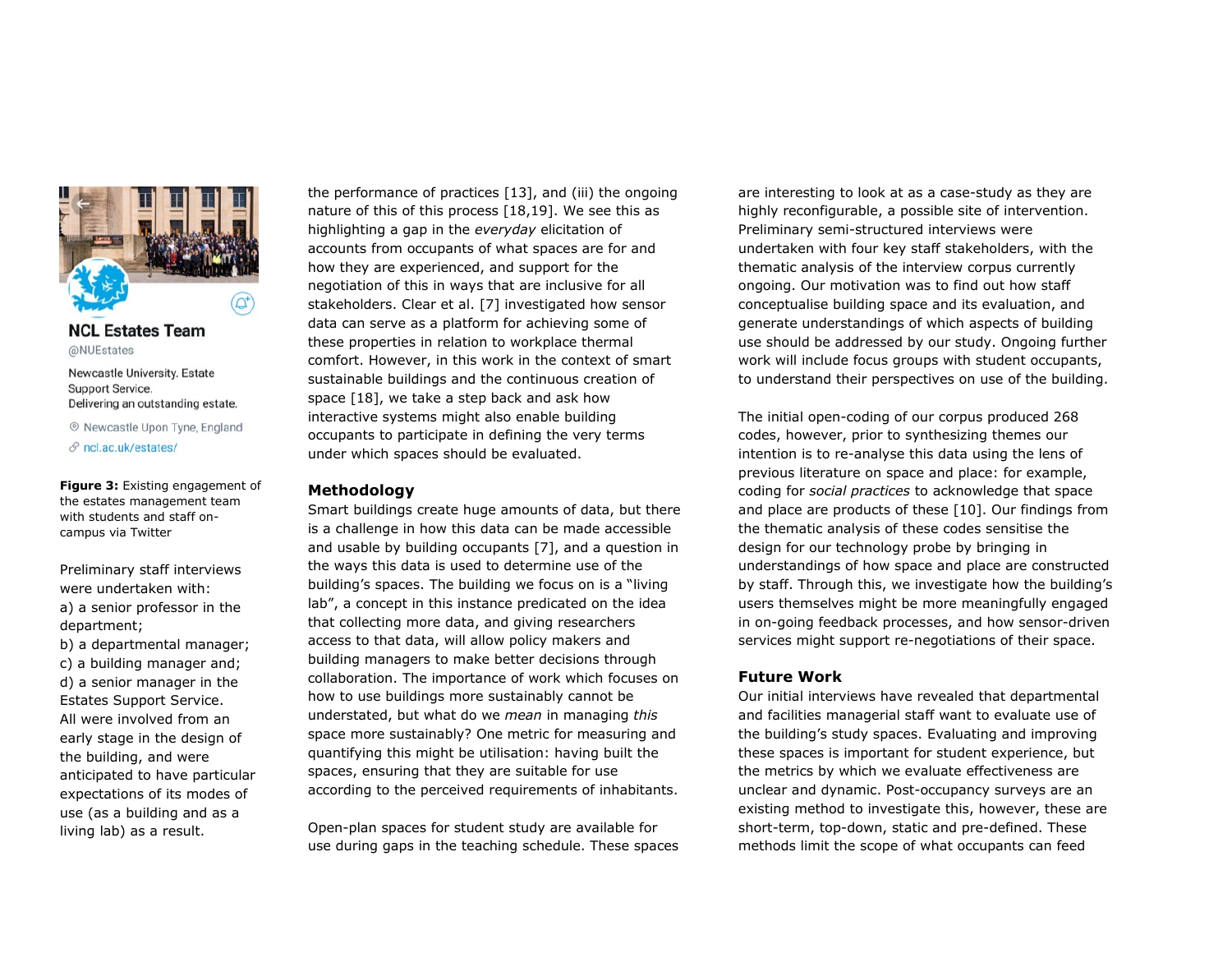## **Questions for our**  *SpaceBot* **probe**

There are a number of open questions we consider important to investigate through our probe:

- How do we include occupant perspectives on what the building should be evaluated for?
- How do we include flexibility for criteria to change and evolve, to closer relate to experience?
- How do you do this in naturalistic (not burdensome or onerous) ways?
- Is Living Lab data engaging as part of this?
- Can occupants get value from this data, or can they add value to it with qualitative feedback?

Twitter presents a mediarich, engaging environment through which to investigate these questions. Occupant feedback can also be collated and made accessible to facilities and departmental managers.

back on, and are structured according to ideas of quality space use by the construction industry. As such, we propose combining quantitative smart-building data with qualitative occupant data to investigate this. Our initial work indicates that timetabling, building layout and location affect how students use these spaces. In engaging them, however, we acquire richer data on the motivations for using particular spaces over others.

#### *Twitter Probe: SpaceBot*

Our technology probe, *SpaceBot,* investigates how we support user participation in the management of smart buildings, i.e. how to engage people in a process of providing everyday feedback on space use. Twitter has received wide attention within HCI research: a microblogging platform and source of user-generated news content, and a mouthpiece and communication channel for organisations. These affordances have made the platform an engaging feedback mechanism for organisations in the management of their built estate (e.g. Figure 3). Twitter 'bots' (autonomously tweeting robotic agents) can be easily developed and deployed, reaching a wide audience. Tweeting smart buildings therefore represent an opportunity to investigate new modes of space use: combining agentbased interaction with the existing use of the platform by organisations for communication and feedback is a novel approach to the management of building spaces.

Our technology probe is characterized as a personified smart agent, to capture occupant dialogue *with* and *about* a smart-building. The "building" (our *SpaceBot*) is concerned with how people are experiencing it, and in developing better understandings of what the state of the building (from the sensors) means in terms of occupant experience. It may ask questions around *how* 

*people are*, what they *do or do not like*, and what would they like to *change or keep the same*. It tries to engage people in dialogue with others by asking their opinion on others' comments (e.g. by re-tweeting), and how people interpret data points that the building captures. Through our probe deployment, we hope to gain insights about evaluating smart-buildings, and the role of occupants and in-place sensor data in realising this.

## **Acknowledgements**

Thanks to Rob Comber (RISE SICS) for his continued support and mentorship.

## **References**

- 1. Hamed S. Alavi, Denis Lalanne, Julien Nembrini, Elizabeth Churchill, David Kirk, and Wendy Moncur. 2016. Future of Human-Building Interaction. *Proceedings of the 2016 CHI Conference Extended Abstracts on Human Factors in Computing Systems (CHI EA '16*): 3408–3414.
- 2. Sonit Bafna. 2003. Space syntax: A Brief Introduction to its Logic and Analytical Techniques. *Environment and Behavior* 35, 1: 17–29.
- 3. Oliver Bates and Adrian Friday. 2017. Beyond Data in the Smart City: Repurposing Existing Campus IoT. *IEEE Pervasive Computing* 16, 2: 54–60.
- 4. Hrönn Brynjarsdóttir, Maria Håkansson, James Pierce, Eric Baumer, Carl DiSalvo, and Phoebe Sengers. 2012. Sustainably unpersuaded: How Persuasion Narrows Our Vision of Sustainability. *Proceedings of the SIGCHI Conference on Human Factors in Computing Systems (CHI '12)*, 947.
- 5. Adrian K. Clear, Sam Mitchell Finnigan, Patrick Olivier, and Rob Comber. 2018. ThermoKiosk: Investigating Roles for Digital Surveys of Thermal Experience in Workplace Comfort Management. *Proc. of the 36th Annual ACM Conf. on Human Factors in Computing Systems (CHI '18)*, ACM.